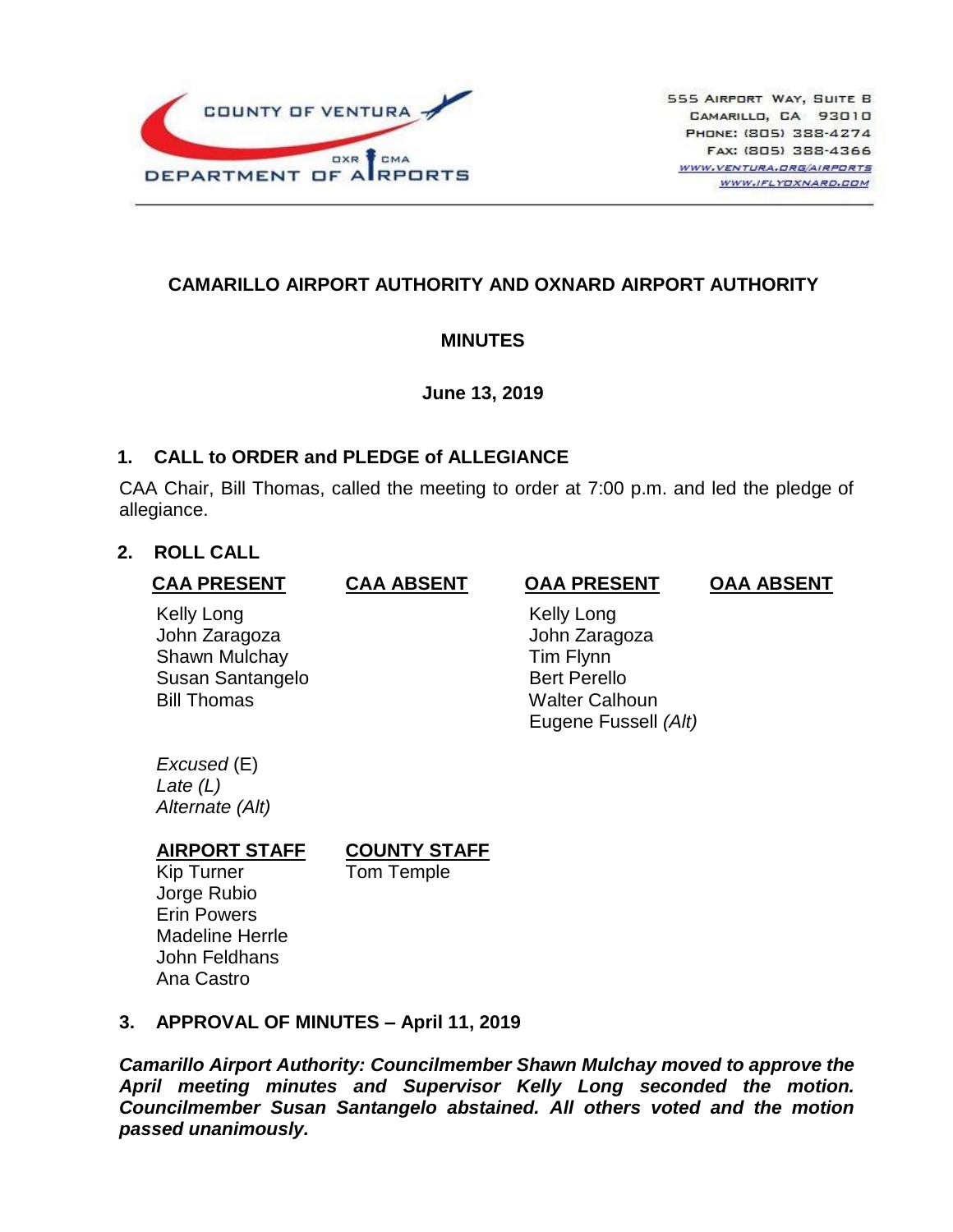*Oxnard Airport Authority: Councilmember Bert Perello moved to approve the April meeting minutes and Public Member Walter Calhoun seconded the motion. Mayor Tim Flynn abstained. All others voted and the motion passed unanimously.*

**4. PUBLIC COMMENT -** Citizens wishing to speak to the Authorities on an airport related item must fill out a speaker card and submit it to the secretary. Comments will be limited to a maximum of **three** minutes per item.

*Speaker cards for issues NOT on the agenda must be submitted before the end of the public comment period.* 

*Speaker cards for issues listed on the agenda must be presented before the item is up for consideration. Speakers will be called when the item is presented.*

Mark Sullivan, a renter at Camarillo Airport and Oxnard Airport, shared that he could not find any documents that explain the relationship between the Aviation Advisory Commission and the Airport Authorities.

### **5. PRESENTATION**

**A.** Presentation from the Sheriff's Office Aviation Unit about the potential operations of Blackhawk helicopters to and from the west ramp of Hangar 3 at Camarillo Airport.

#### **Recommendation:**

Staff requests that your Commission/Authorities receive a verbal report from the Sheriff's Office Aviation Unit.

Alex Keller, pilot with the Aviation Unit, presented a PowerPoint reviewing the Blackhawk helicopter operations. He also provided a comparison between the Bell Huey and Firehawk helicopters. Mr. Keller responded to general questions posed by Authority members.

#### **6. NEW BUSINESS**

#### **OXNARD AIRPORT AUTHORITY**

#### **A. Subject: Receive and File a Presentation of the Oxnard Airport Runway Improvement Alternatives**

#### **Recommendation:**

It is requested that your Authority receive and file an oral presentation regarding Oxnard Airport's present runway pavement evaluation and the Airport Engineer's recommended improvement alternatives.

Director Kip Turner stated that based on Authority comments made at the April meeting regarding the runway project at Oxnard Airport, he invited the department's engineers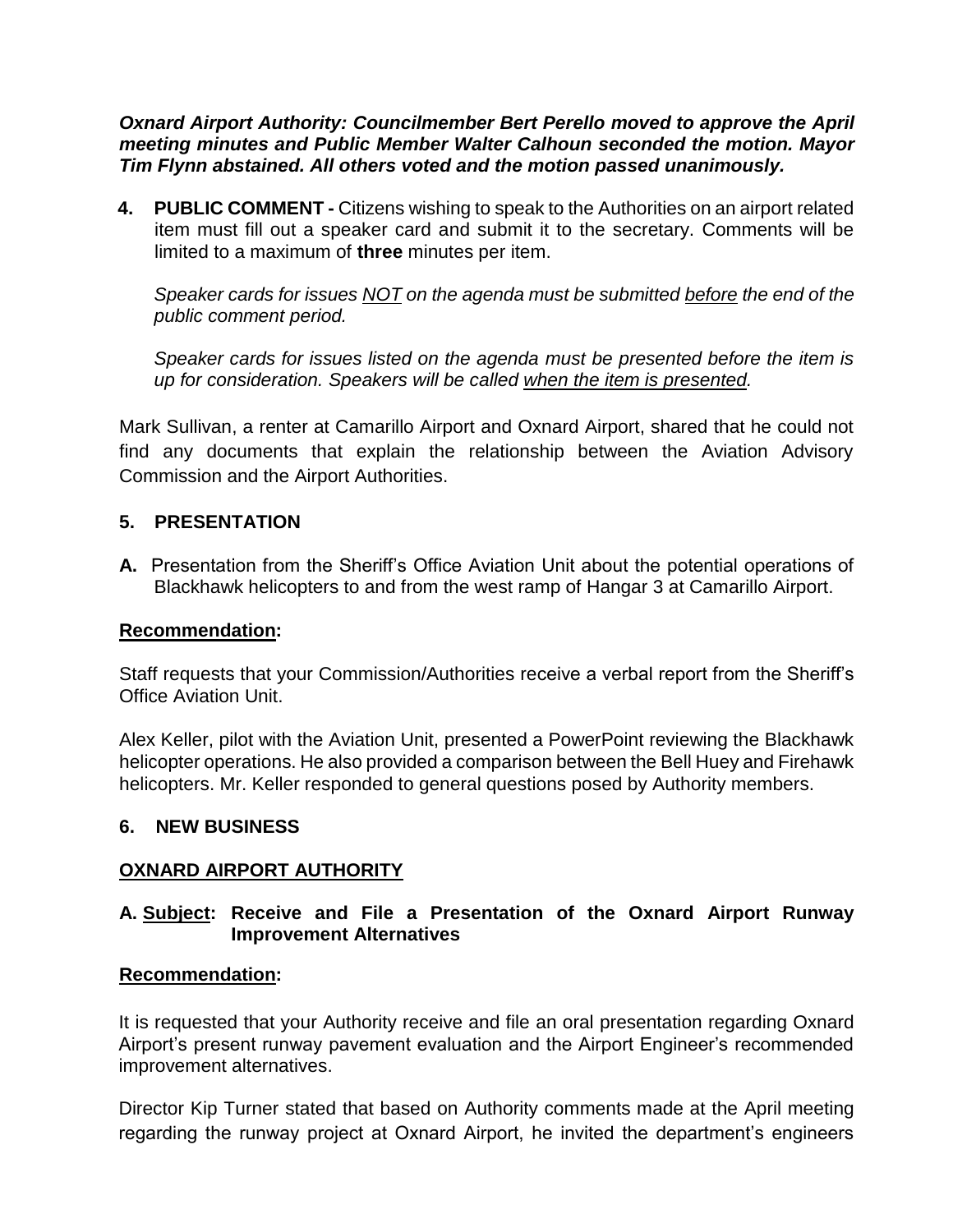(Mead & Hunt) to make a presentation about the project and answer any questions that Authority members might have.

Jeff Leonard from Mead & Hunt presented a PowerPoint regarding their runway pavement evaluation and recommended improvement alternatives. Based on geotechnical data obtained in 2018, their recommendation is to do a reconstruction versus a rehabilitation. Mr. Leonard shared that it is less expensive (approximately \$11,880,275) to do a reconstruction and the runway closure time (approximately 12 weeks) is less than if a rehabilitation were to be performed. Additionally, the life expectancy of the pavement is 20 years with a reconstruction versus 10 years with a rehabilitation. Director Turner shared that the department originally budgeted approximately \$8,000,000 for this project so the department is seeking additional funds from the FAA to cover the gap between what was budgeted and the expected cost of a reconstruction. Mr. Turner pointed out that if additional funds cannot be found then the project may get pushed back. Mr. Leonard shared that in addition to the geotechnical data obtained in 2018, they also have geotechnical data from 2015 or 2016. Mr. Leonard went on to state that it is their opinion that the pavement has reached its useful life and the FAA concurs with Mead & Hunt's recommendation for a reconstruction. Councilmember Bert Perello requested that the geotechnical data be sent to the Oxnard Airport Authority. Public Member Walter Calhoun also requested documentation confirming FAA approval of the project however it was clarified that the approval was given during a conference call with the FAA. Mr. Calhoun further requested documentation explaining the recommendation for a reconstruction however it was clarified that Mead & Hunt recommended the reconstruction based on their review of the geotechnical data. Mr. Leonard shared that they are close to finishing their preliminary design report. Mr. Turner stated that department staff could send a draft of the preliminary design report with the understanding that it is only a draft and subject to change. Supervisor Kelly Long stated that she would like department staff to keep the community informed about the project. Director Turner shared that the department will have an intensive communication campaign to keep the community informed about the different phases of the project. Projects Administrator Erin Powers shared that in order to be eligible for grant funding, the department will need to get approval on the final design contract for a runway reconstruction. The department plans to bring the final design contract before the Authority in July so that the Board of Supervisors can review the contract in August.

*Oxnard Airport Authority: Councilmember Bert Perello moved to approve staff's recommendation and Public Member Walter Calhoun seconded the motion. All others voted in favor and the motion passed unanimously.*

#### **CAMARILLO & OXNARD AIRPORT AUTHORITY**

**B. Subject: Authorization for the Director of Airports or Designee to Award Annual Consulting-Services Contracts for FY 2019-2020 and to Issue Work Orders Against These Contracts**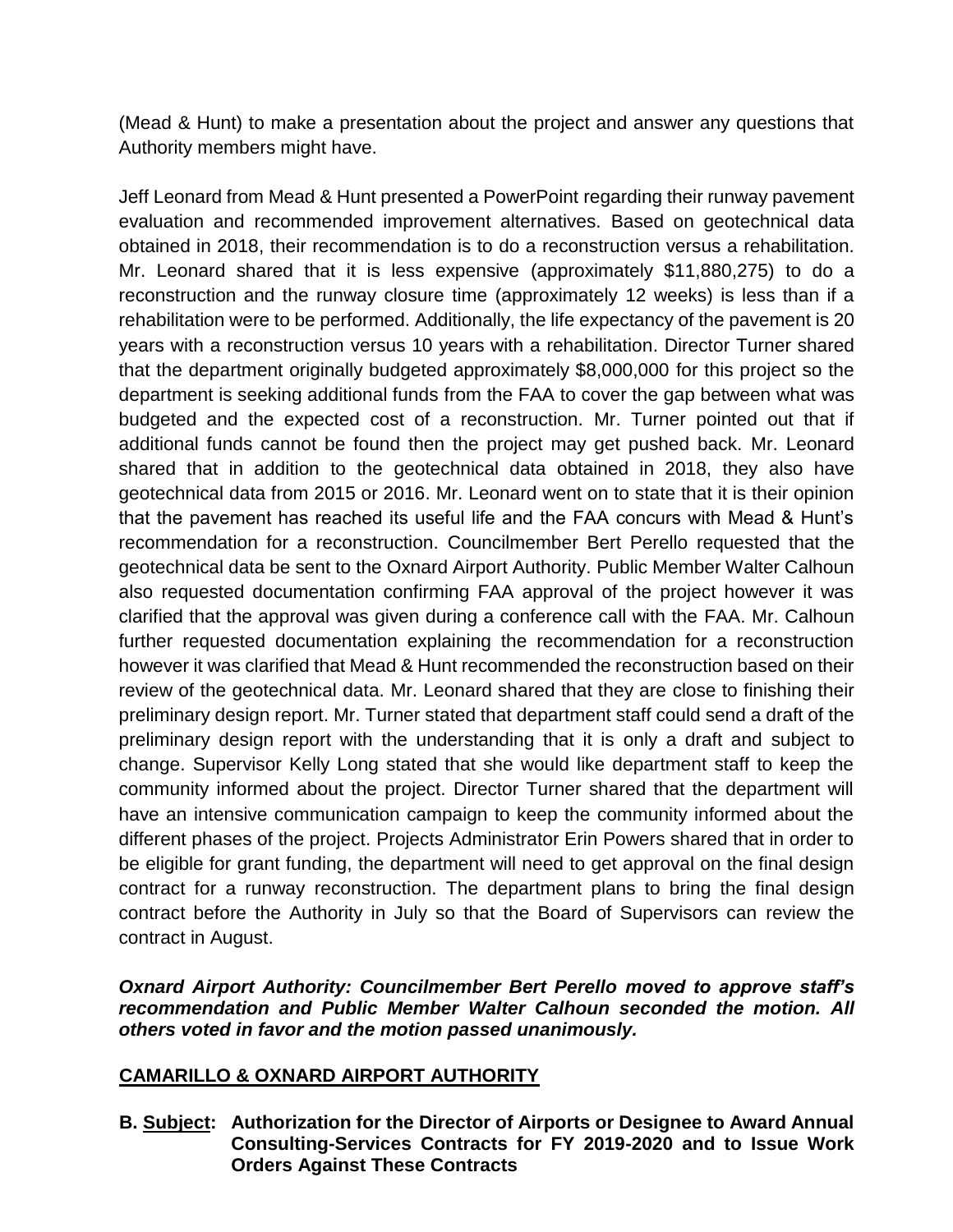#### **Recommendations:**

Staff requests that your Commission/Authorities recommend that the Board of Supervisors:

- 1. Authorize the Director of Airports to award annual consulting-services contracts for fiscal year 2019-2020 to the consultants listed in the Annual Consultant Services Contracts Summary (Attachment 1) using a contract form negotiated in compliance with the County of Ventura Public Works Agency Project Processing Procedures Manual (an exemplar contract form is attached as Attachment 2); and
- 2. Authorize the Director of Airports and/or his designee to issue work orders against such contracts for up to \$35,000 each project for planning of construction projects not yet approved by your Board, and for up to \$100,000 each work order for other services.

Projects Administrator Erin Powers provided staff's report on this item and responded to general questions posed by Authority members.

Bobby Williams, a member of the Aviation Advisory Commission, reported that the Commission previously heard this item and unanimously recommended its approval.

#### *Camarillo Airport Authority: Supervisor Kelly Long moved to approve staff's recommendations and Councilmember Shawn Mulchay seconded the motion. All others voted in favor and the motion passed unanimously.*

*Oxnard Airport Authority: Councilmember Bert Perello moved to approve staff's recommendations and Public Member Walter Calhoun seconded the motion. All others voted in favor and the motion passed unanimously.*

#### **7. UNFINISHED BUSINESS**

# **CAMARILLO & OXNARD AIRPORT AUTHORITY**

#### **A. Subject: Review and Consider Approval of the Updated Draft Bylaws of the Camarillo Airport Authority and Oxnard Airport Authority**

#### **Recommendation:**

Staff requests that your Authorities review and consider approval of the updated draft Bylaws of the Camarillo Airport Authority and Oxnard Airport Authority.

Director Kip Turner provided staff's report on this item. The Camarillo Airport Authority reviewed staff's recommended changes to the bylaws. The following comments/suggestions to the bylaws were discussed:

**Article 1** None. **Article 2** None.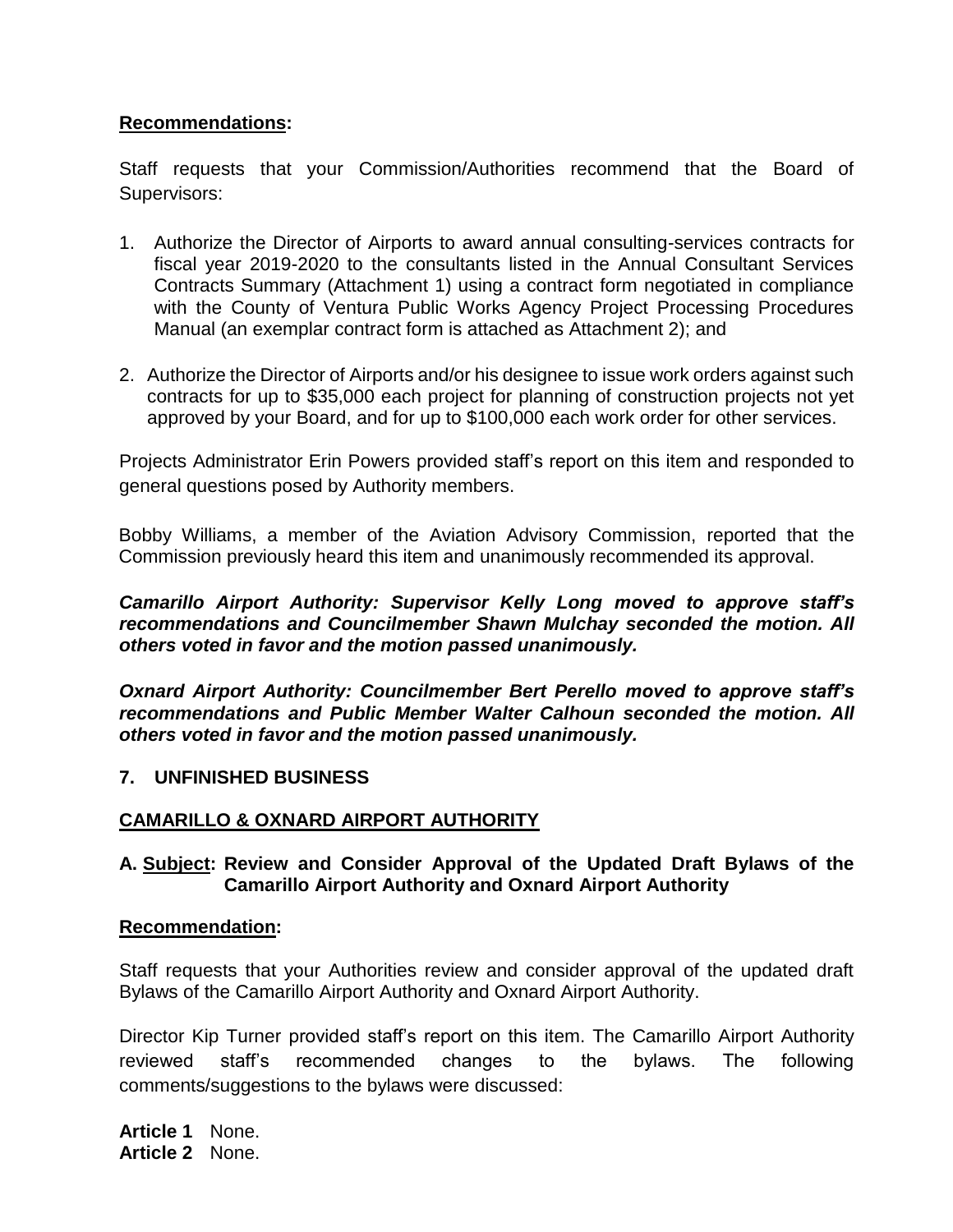- **Article 3** Request clarification on the word "expressly" used in the second paragraph.
- **Article 4** Move the words "Public Member" used in the first paragraph.
- **Article 5** None.
- **Article 6** None.
- **Article 7** None.
- **Article 8** None.
- **Article 9** None.
- **Article 10** None.

It was pointed out that in the bylaws it states that the Authority hears public comment however it does not state that the Authority hears a report from the Commission. It was suggested that language be added to reflect that the Authority receives a report from the Commission.

The Oxnard Airport Authority reviewed staff's recommended changes to the bylaws. The following comments/suggestions to the bylaws were discussed:

- **Article 1** None.
- **Article 2** None.
- **Article 3** Request clarification on the word "expressly" used in the fourth paragraph.
- **Article 4** Move the words "Public Member" used in the first paragraph to be consistent with the Camarillo Airport Authority bylaws.
- **Article 5** Add language about the commencement date regarding the Public Member's term of office to be consistent with the Camarillo Airport Authority bylaws.
- **Article 6** Add language to clarify that County Supervisors are not compensated.
- **Article 7** None.
- **Article 8** Add language to clarify the third member needed for a quorum shall be the Public Member to be consistent with the Camarillo Airport Authority bylaws.
- **Article 9** None.
- **Article 10** None.

A discussion took place and it was determined that department staff will make the recommended changes to the bylaws and bring them back to Authority members for review at the next regular meeting.

### *Camarillo Airport Authority: Chair Bill Thomas deferred action on this item and requested that this item be agendized for the Authority's next regular meeting.*

*Oxnard Airport Authority: Chair John Zaragoza deferred action on this item and requested that this item be agendized for the Authority's next regular meeting.* 

# **8. DIRECTOR'S REPORT**

Director Kip Turner shared that he has conducted introductory meetings with staff, tenants, and members of the different groups that provide insight to the Ventura County airport system which include County management, Board of Supervisors, Aviation Advisory Commission, both Airport Authorities, Federal Aviation Administration (FAA), and other community leaders. He is getting up to speed on airport projects including the Northeast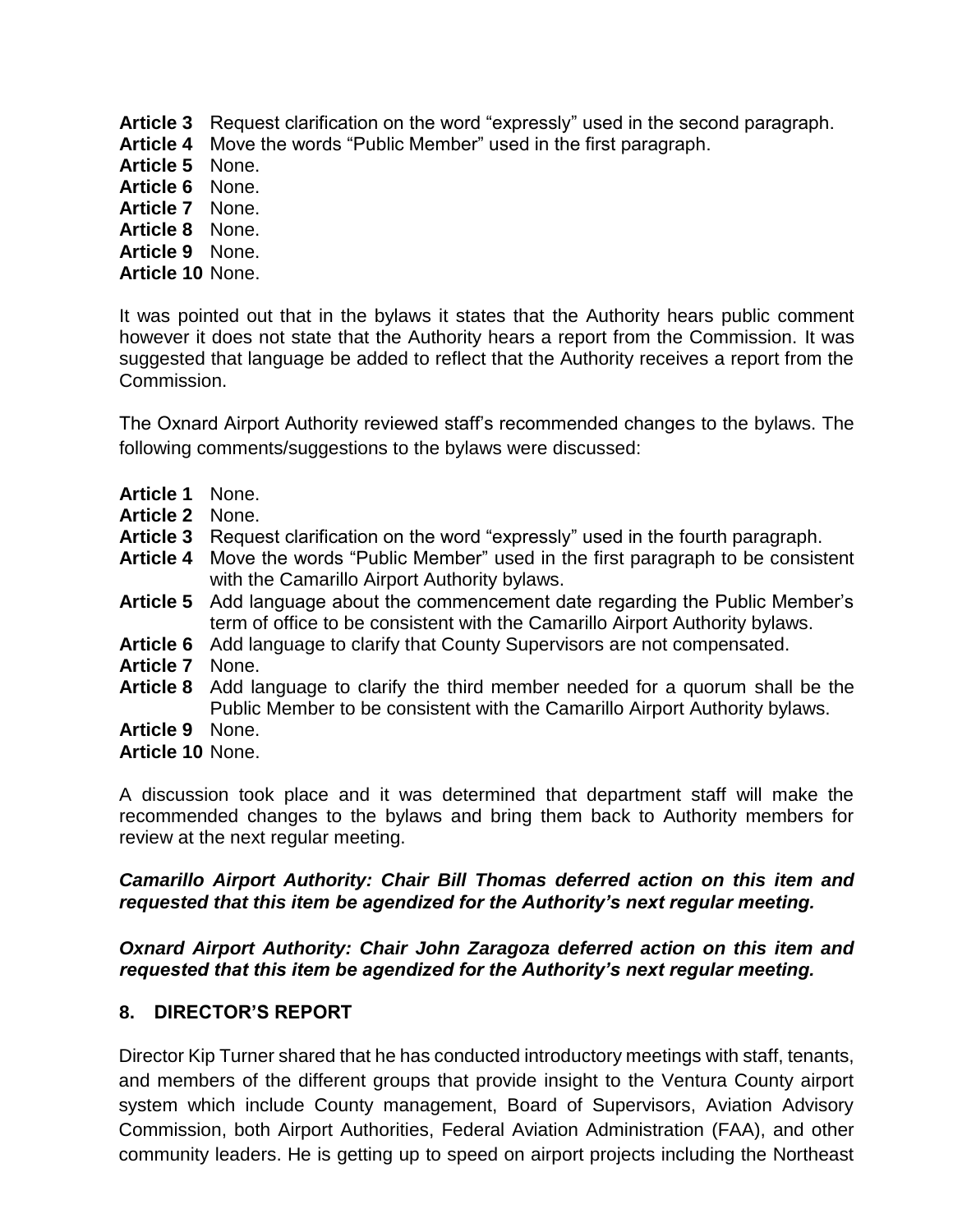Hangar Development, Oxnard Airport Layout Plan, both runway projects, and others. He is currently assessing needs for both Camarillo and Oxnard airports, including tenant issues. Mr. Turner also shared that he asked the FAA to partner with the department to update the master plans for both airports. The budget along with the Rent & Fee presentations have been completed. He also shared that he plans to establish office hours at Oxnard Airport and anticipates spending at least two days a week there to conduct business related to that airport. The department is working on website enhancements so the public can view presentation materials and project reports. Additionally, project reports from the department's engineers will now be included in the meeting packets beginning next month. The Oxnard Airport had a Part 139 inspection by the FAA. Airport staff is working to address the items noted in the inspection within the timeframes given by the FAA. The Camarillo Airport was inspected by the Department of Transportation and airport staff is working to address the items noted in the inspection. Additionally, a runway safety action meeting took place and it went well. Mr. Turner provided an update on the new hangars that are being built at Camarillo Airport. Specifically, he shared that the pricing of the new hangars are competitive with the rates that are charged by nearby airports and he also shared that the department is compiling an interest list for the new development. Mr. Turner pointed out that operations are up over 20% for the first quarter. Lastly, Mr. Turner requested that Deputy Director Jorge Rubio review the formula used to calculate the rates for the aviation activity permits referenced in the Rent & Fee Schedule as this was requested at the April meeting of the Airport Authorities. Mr. Rubio presented a slide that showed the formula used to calculate the rates.

#### **9. REPORTS**

Monthly Activity Report – March, April 2019 Monthly Noise Complaints – March, April 2019 Airport Tenant Project Status – May 2019 Project Status – May 2019 Meeting Calendar

#### *Reports were received and filed.*

#### **10. CORRESPONDENCE**

Letter dated March 29, 2019 from Erin Powers to Ron Rasak, RKR Incorporated re: Conceptual Approval for Proposed RKR, Incorporated Hangar Development for Early Coordination with Planning Agencies, DR 19-04

Letter dated March 29, 2019 from Jorge Rubio to Gerald Alves, Airport Properties Limited, LLC re: Public Records Request ("Request #8"), Communication between County and Ron Rasak/RKR Development, etc.

Letter dated April 8, 2019 from Madeline Herrle to Gregory Peacock, Tactical Communications re: Exterior Building Painting Coming Up, HVAC Repairs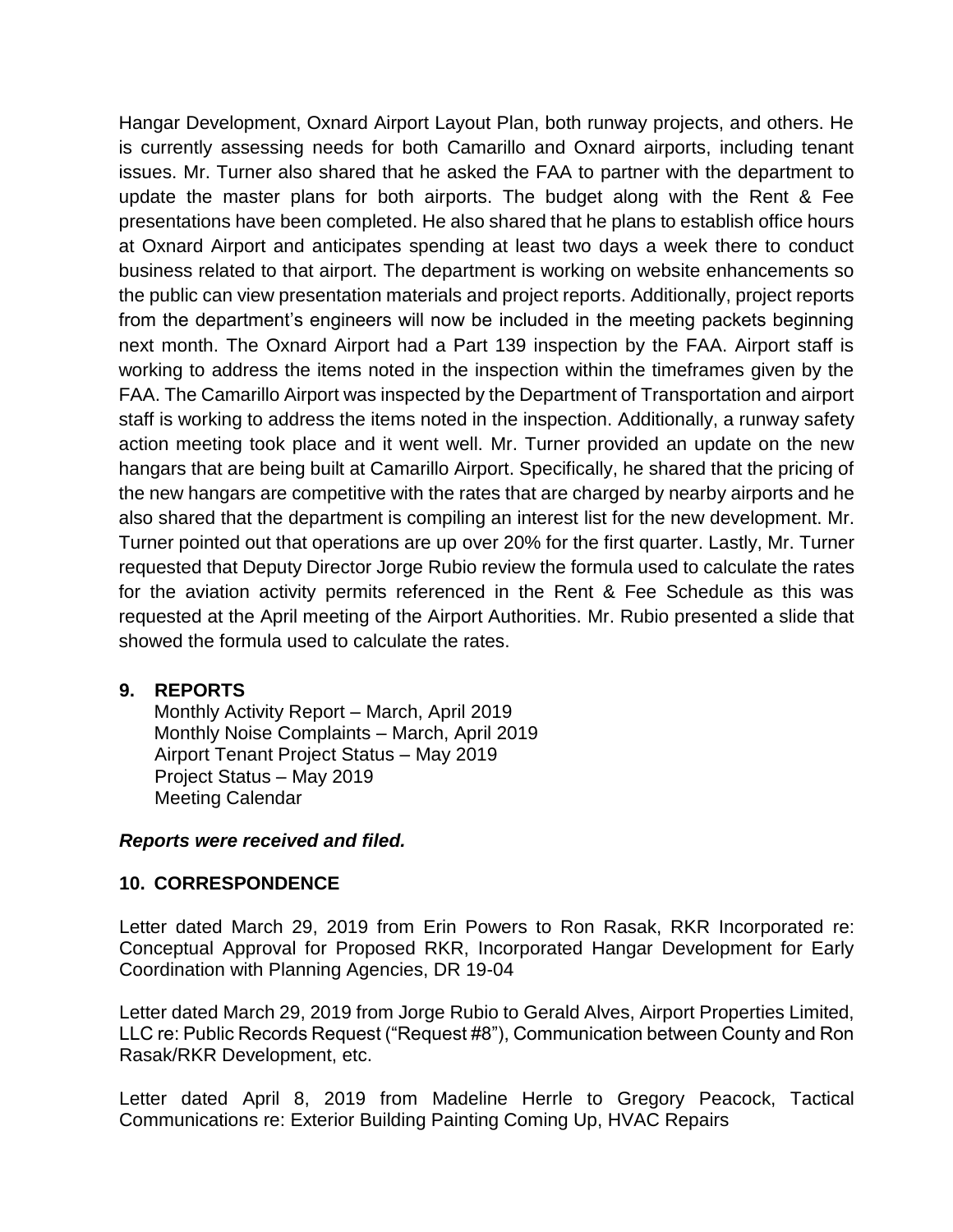Letter dated April 12, 2019 from Jorge Rubio to Gerald Alves, Airport Properties Limited, LLC re: Request of Records Request #1

Letter dated April 12, 2019 from Jorge Rubio to Jerry Alves, Airport Properties Limited, LLC re: Request of Records Request #9

Letter dated April 12, 2019 from Jorge Rubio to Jerry Alves, Airport Properties Limited, LLC re: Request of Records Request #10

Letter dated April 17, 2019 from Jorge Rubio to Jerry Alves, Airport Properties Limited, LLC re: Request of Records Request #12

Letter dated May 2, 2019 from Erin Powers to Art Galindo, Superior Fire, Inc. re: Notification of Contractor Request for Substitution of Subcontractor for Cause for the Camarillo Airport – NE Hangar Development, Phase 1 Construction Project, FAA AIP No.: 3-06-0339-036-2017, Spec. No. DOA 17-01; Proj. No. CMA-195

Letter dated May 15, 2019 from Kip Turner to Daniel Gargas re: California Department of Transportation Inspection of Camarillo Airport

### *Correspondence was received and filed.*

### **11. MISCELLANEOUS HANDOUTS**

*Information was received and filed.*

# **12. AUTHORITY COMMENTS**

Public Member Bill Thomas requested an update on the hangar leases. Director Kip Turner shared that he has met with County staff, Authority members, and Scott Barer, the president of the Hangar Owners Association, to discuss this matter. Supervisor Kelly Long requested that Director Turner also reach out to the members of the Association to obtain their input. Mr. Thomas also requested that Mr. Turner meet with the Association's leadership to get the process going again.

Public Member Walter Calhoun believes further clarification is needed regarding the relationship between the Aviation Advisory Commission and the Airport Authorities. He suggested that the department research Ordinance 3480 to ensure consistency with the bylaws.

Alternate Public Member Eugene Fussell concurred with Mr. Calhoun and further suggested that the department examine whether current processes can be streamlined. Mr. Fussell stated that the focus should not be on trying to keep things as they were but rather how they should be.